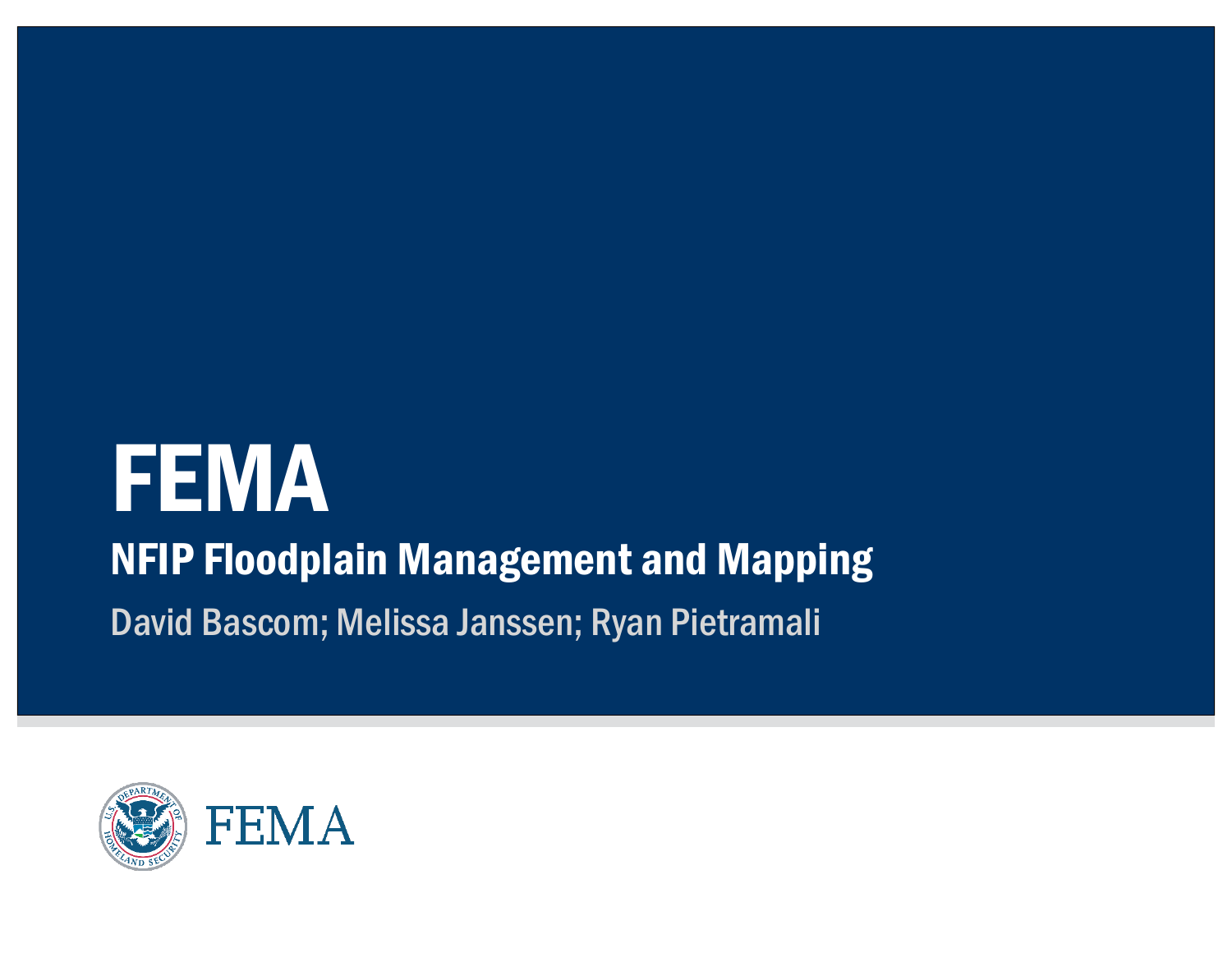#### **Introductions**

- § -David Bascom, FEMA HQ
	- **Engineering Resources Branch Chief**
- **E** -Melissa Janssen, FEMA Region V
	- Risk Analysis Branch Chief
- **E** -Ryan Pietramali FEMA Region VIII
	- Risk Analysis Branch Chief

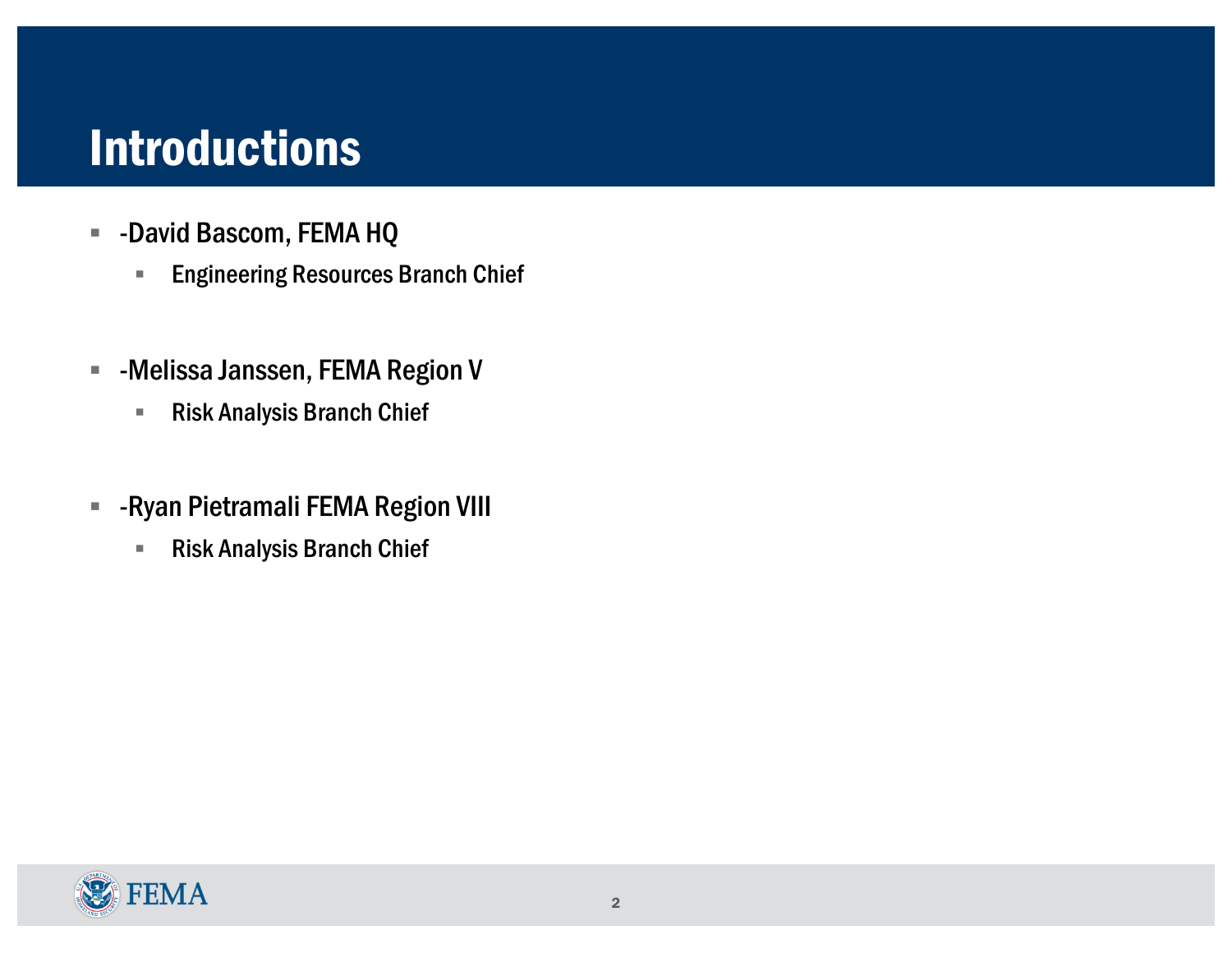# National Flood Insurance Program

*Created by Congress in 1968 as a way of reducing the financial and human toll of flooding disasters on the Nation.*

- The NFIP Mission is:
	- § To educate American property owners about the risk of flood
	- § To provide flood insurance, generally unavailable in the private insurance market
	- To accelerate recovery from flood damage
	- § To mitigate future flood losses through local floodplain regulation
	- To reduce the personal and national costs of disaster

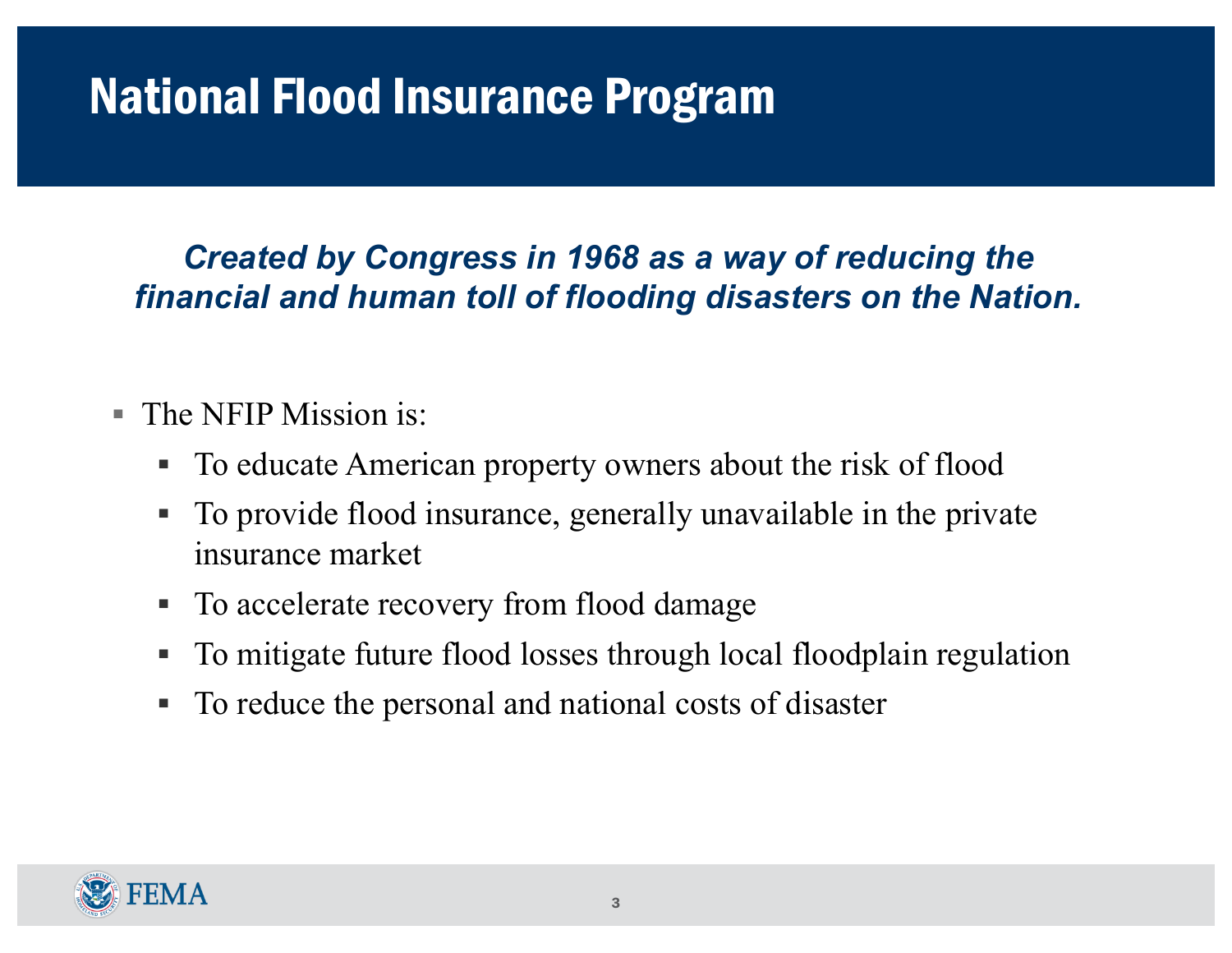#### Elements of the NFIP

|           | <b>Identify Risk</b>                                                                          | <b>Mitigate Risk</b>                                                                                                                                                                                                                                                                                                                  | <b>Insure Flood Risk</b>                                                                                                     |
|-----------|-----------------------------------------------------------------------------------------------|---------------------------------------------------------------------------------------------------------------------------------------------------------------------------------------------------------------------------------------------------------------------------------------------------------------------------------------|------------------------------------------------------------------------------------------------------------------------------|
| $\bullet$ | <b>FEMA identifies flood</b><br>hazards through scientific<br>and engineering methods         | <b>Participating communities'</b><br>floodplain management<br>regulations must meet or<br>exceed the NFIP minimum<br>requirements<br><b>Flood Mitigation Assistance</b><br>$\bullet$<br>(FMA) funds projects and<br>planning that reduce or<br>eliminate long-term risk of<br>flood damage to structures<br><b>insured under NFIP</b> | For homeowners, renters,<br>and businesses with eligible<br>structures in participating                                      |
| $\bullet$ | <b>FEMA maps hazards on</b><br><b>Flood Insurance Rate Maps</b><br>(FIRMs)                    |                                                                                                                                                                                                                                                                                                                                       | communities<br>73 private insurance<br>companies sell and service<br><b>NFIP policies under their</b>                        |
| $\bullet$ | <b>FIRMs used for floodplain</b><br>management, flood<br>insurance, and risk<br>communication |                                                                                                                                                                                                                                                                                                                                       | own names<br><b>NFIP underwrites all NFIP</b><br>policies, and also sells and<br>services some through NFIP<br><b>Direct</b> |



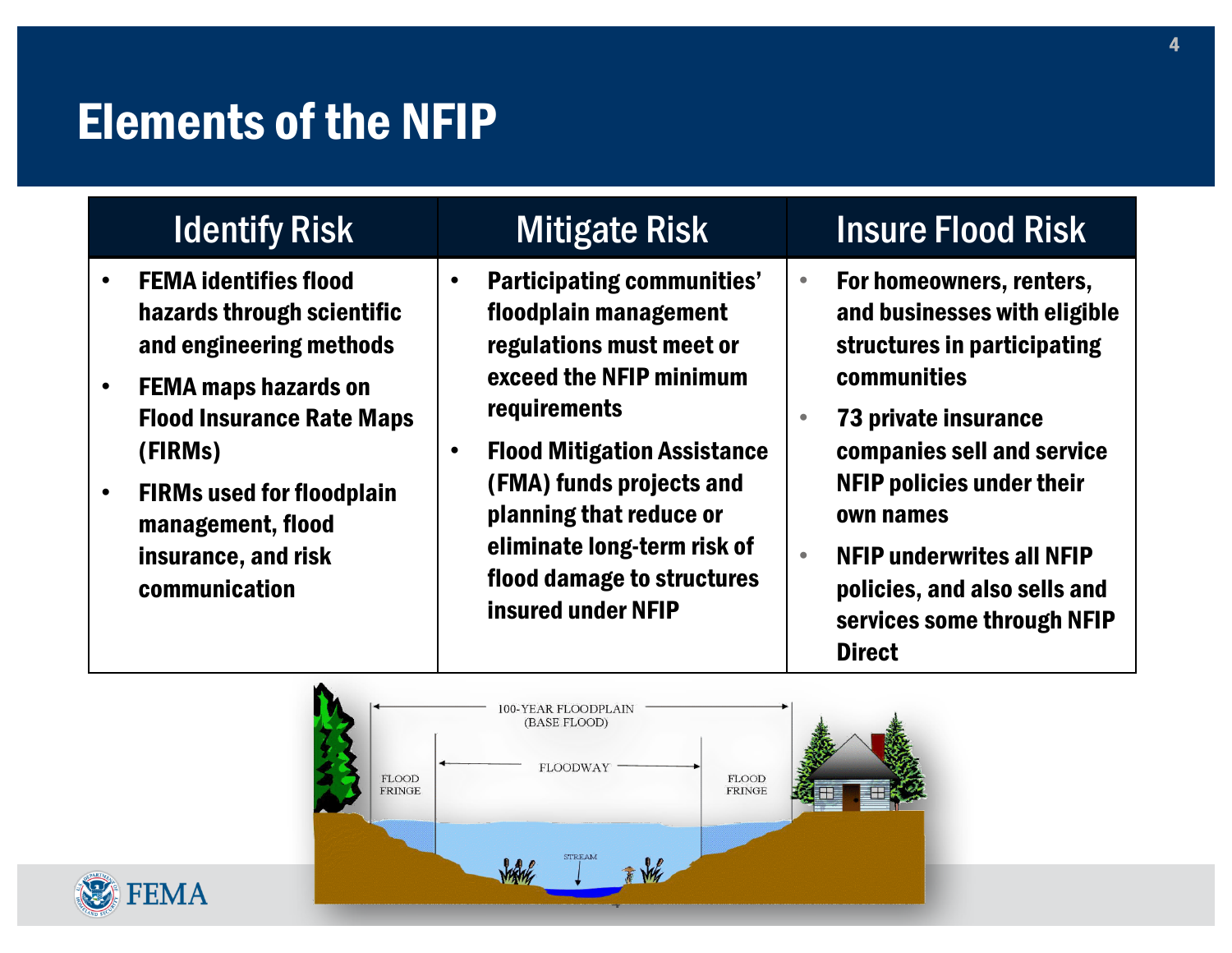### FEMA Role in the Fargo Moorhead Diversion Project

- FEMA is not a direct participant in the design or construction of the FM Diversion project; however, we have key roles to play:
	- § Supporting the natural and beneficial function of the flood plain
	- Supporting sound floodplain management in the basin to reduce risk to life and property
	- Providing consultation to all parties regarding EO 11988 and locally adopted floodplain management ordinances, including over the past several years
		- NFIP Participating Communities
		- § The States of North Dakota and Minnesota
		- The U.S. Army Corps of Engineers
		- Local sponsors of the Fargo-Moorhead Diversion Project
	- Providing guidance on potential impacts of the proposed project design, and the processes that would be required to maintain compliance with NFIP requirements

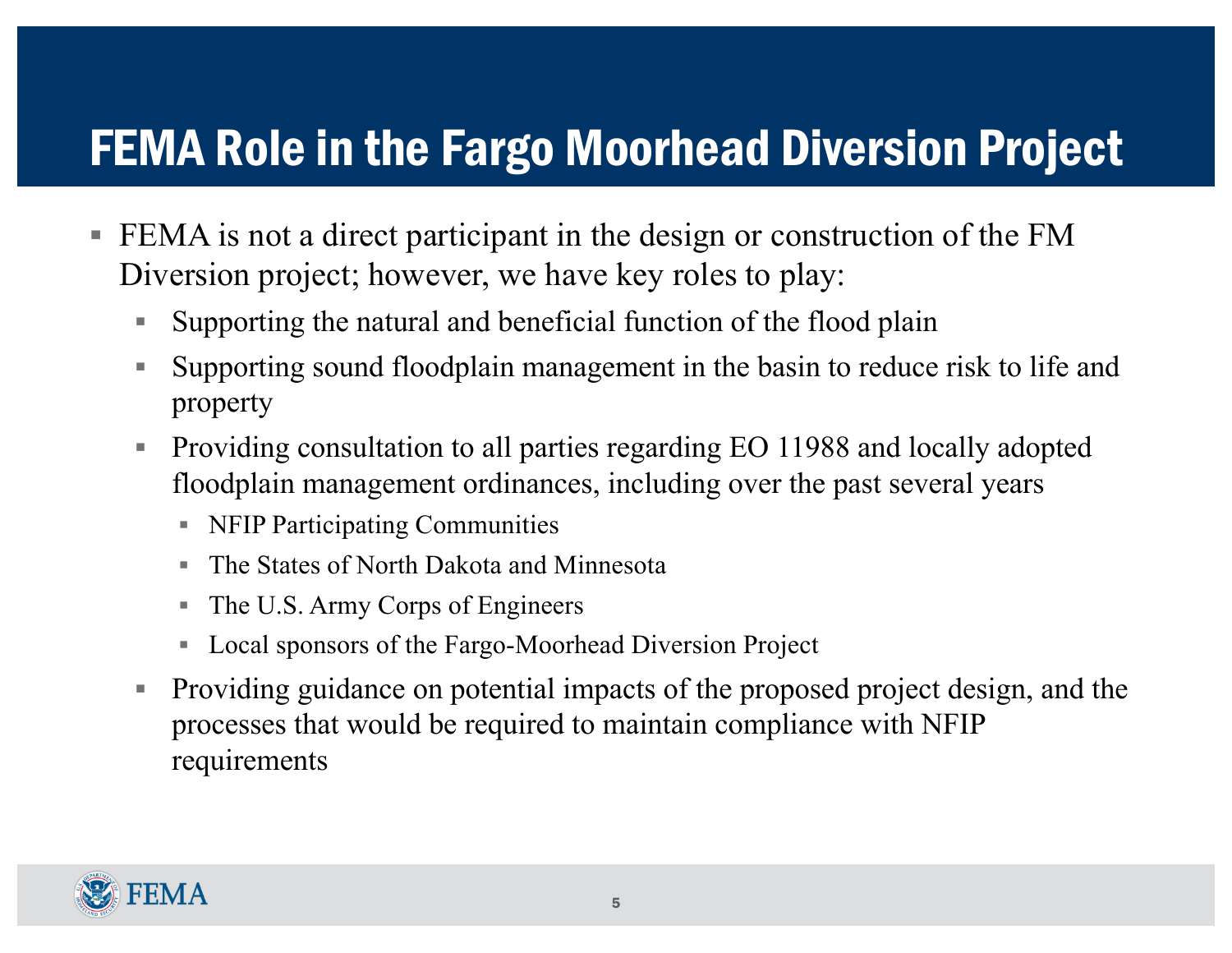#### Role of Federal, State and Local Partners per the NFIP

- Determine the appropriate flood protection measures to minimize damage to the Fargo-Moorhead area from flood-risk and reduce risk to life and property
	- EO 11988 requires Federal structures and facilities to be constructed in accordance with the relevant standards and criteria
- Ensure that locally adopted floodplain management ordinances will be adhered to by those designing, constructing and operating this flood risk reduction project
	- State/Commonwealth, county, and community officials, based on their knowledge of local conditions and in the interest of safety, may set higher standards for construction in the floodplain
	- More restrictive or comprehensive State and local floodplain management criteria take precedence over the minimum NFIP criteria
- § NFIP participating communities are responsible for approving all floodplain development and for ensuring that all permits required by Federal or State/Commonwealth law have been received

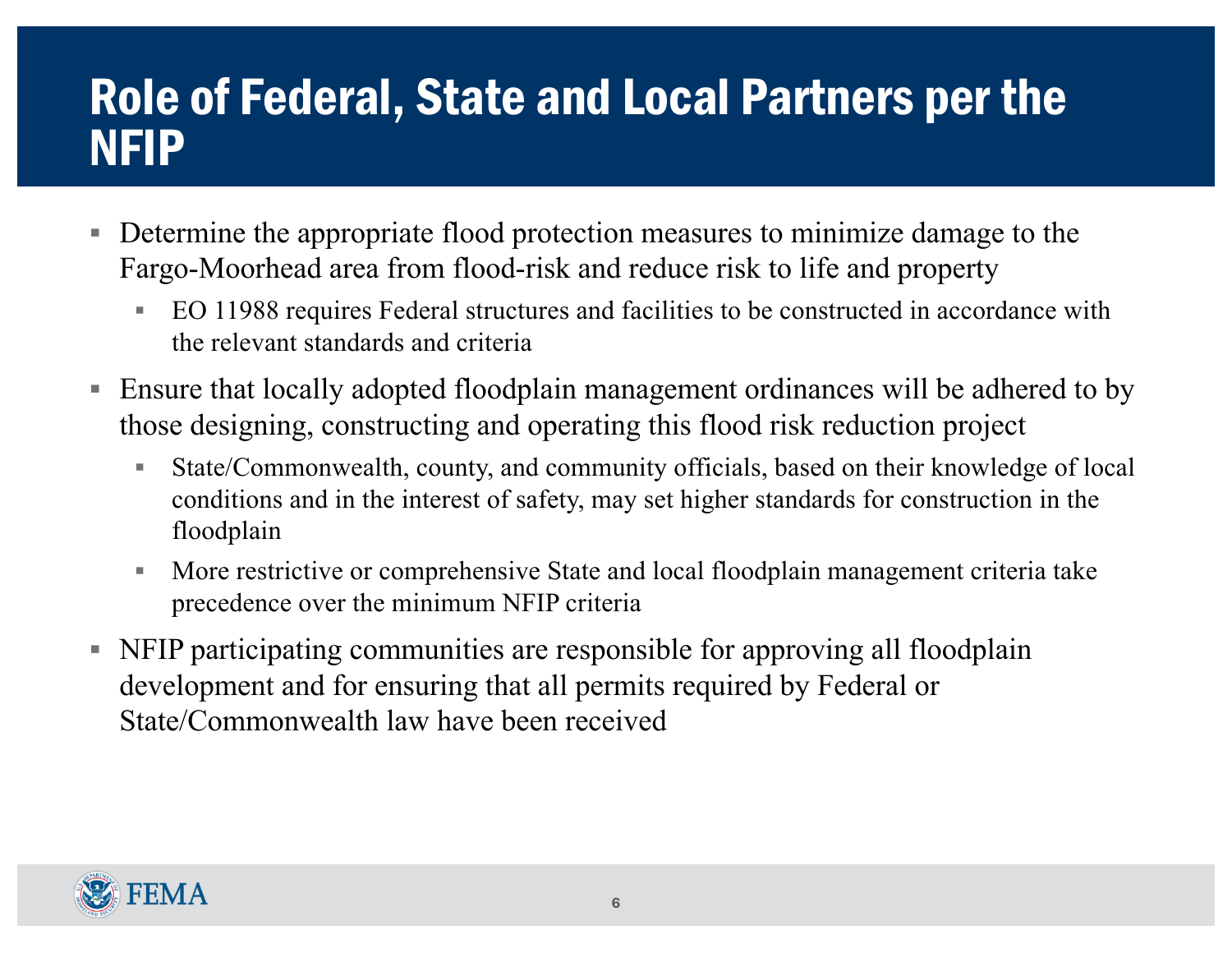### FEMA Coordination to Date and to Come

To Date:

- Active consultation in Fargo-Moorhead dating back to 2009
- § Notice and guidance to USACE on how to comply with EO11988
	- § The CLOMR process was identified as the appropriate mechanism
- Memorandum of Understanding for FEMA, USACE and Project Sponsors
- FEMA issued a Conditional Letter of Map Revision (CLOMR) commenting on whether the recent design of the project, if built as proposed, would meet the minimum NFIP requirements to warrant a future FIRM revision
	- Required clear definition of the project impact and notification of all affected.
	- Based upon compliance with minimum NFIP floodplain management standards
	- § Conditioned on the future mitigation of impacted, *insurable* structures

Going Forward:

- Continued consultation
- **EXA will provide improved clarity on the CLOMR process and how it applies to large** scale projects such as these
- Maintenance and updates to the FIRM to keep them current and reflect the project, once complete.

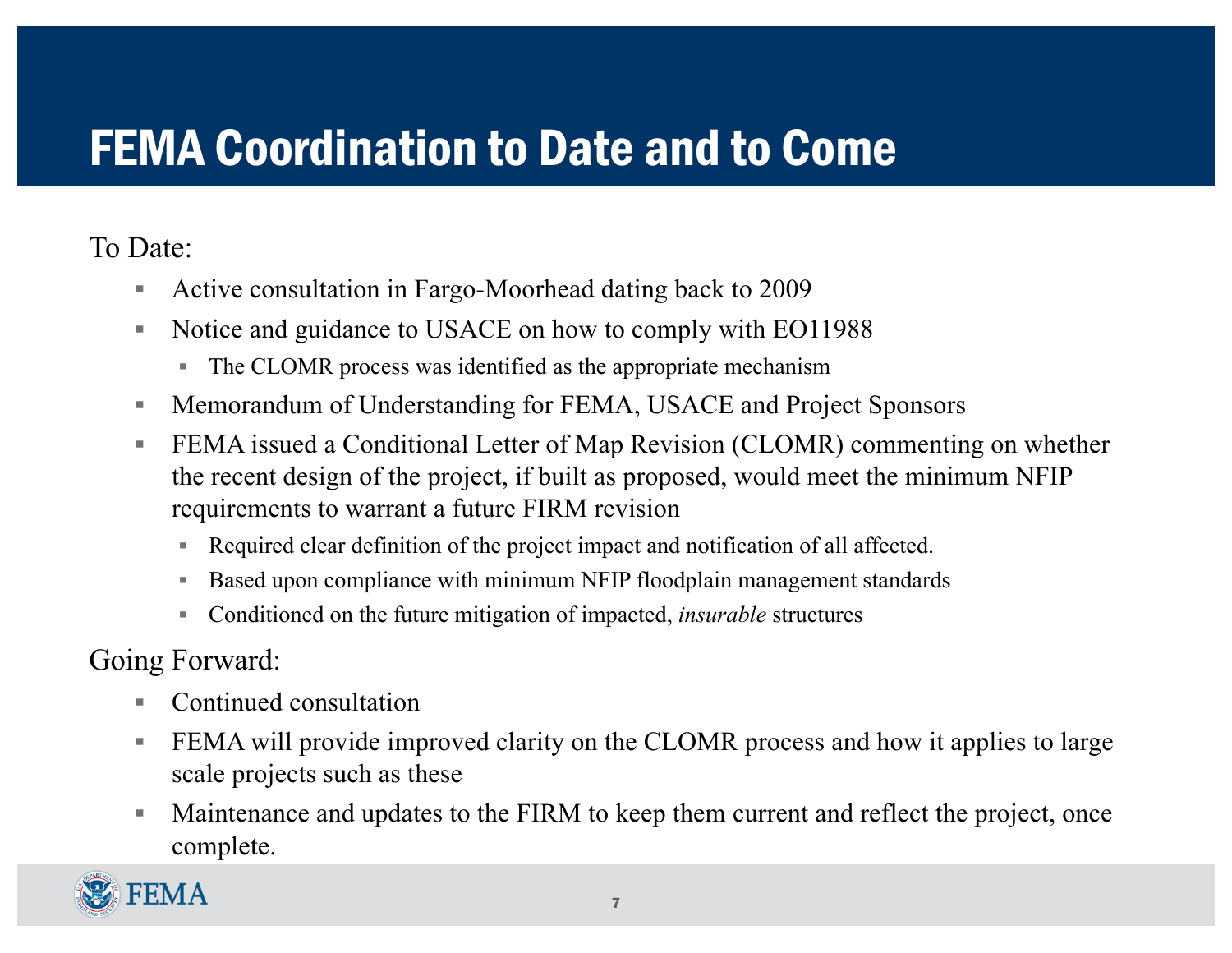#### NFIP Accreditation Requirements

- Defined by Regulation in 44 CFR 65.10
- Design criteria (65.10 b) addresses:
	- Freeboard (3-4ft, no less than 2ft, coastal 1ft above runup)
	- Closures
	- Embankment protection and stability
	- Settlement
	- Interior Drainage
- Operation and Maintenance Plans (65.10 c and d)
	- § To be adopted by local NFIP participating community
- "In lieu of these structural requirements, a Federal agency with responsibility for levee design may certify that the levee has been adequately designed and constructed to provide protection against the base flood." (65.10 e)
- Must be designed to meet or exceed the existing FEMA Base Flood Elevation, not effective

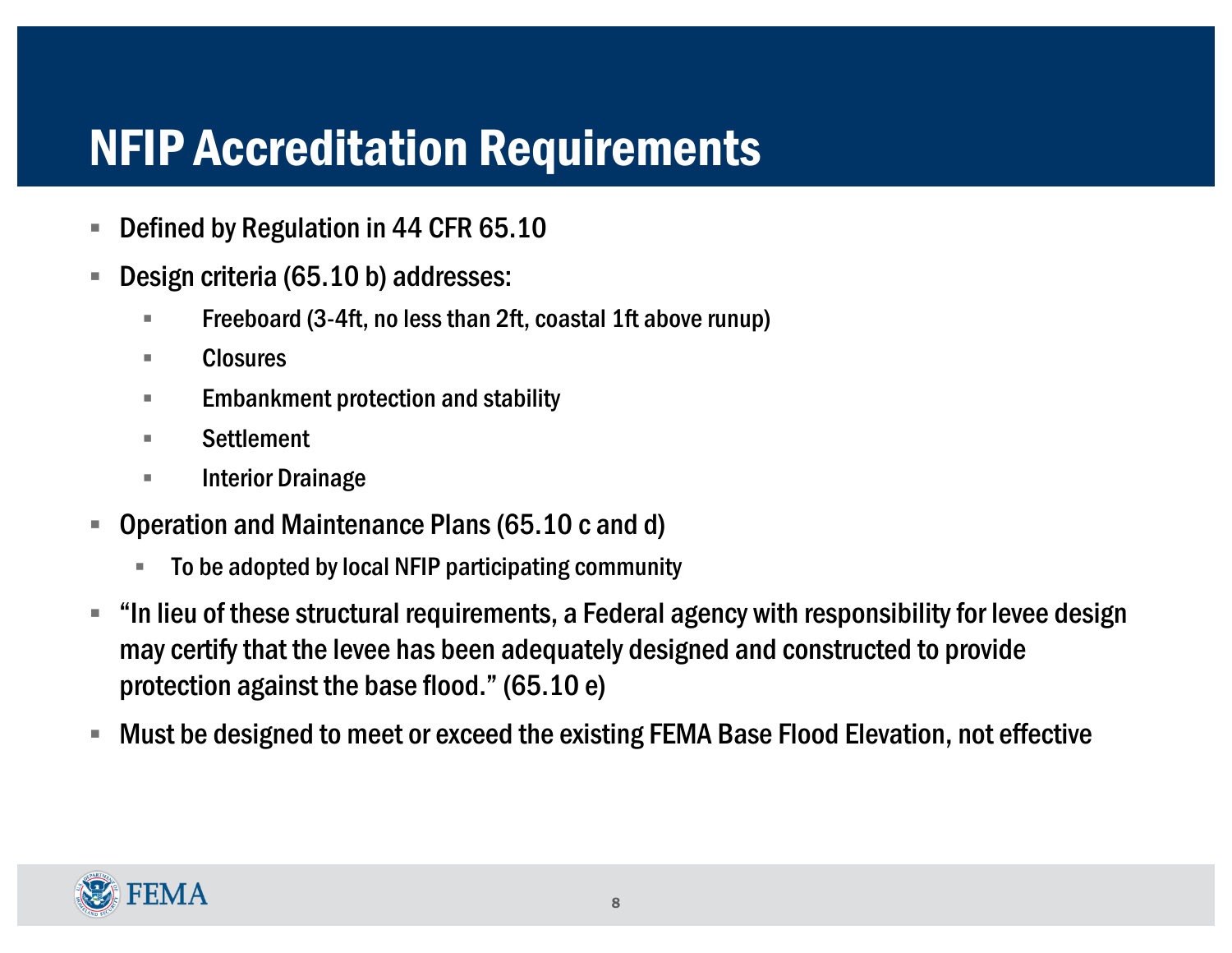## Effective Red River Hydrology

- The FEMA 1% discharge value at Fargo and Moorhead is based on a hydrology report completed in 1971 and the value at that time was 29,000 cfs.
	- § This is documented in a report titled Red River of the North Regional Flood Analysis (Breckenridge to International Boundary dated August, 1971)
	- § In the mid 1990's, a flow adjustment of 300 cfs was added to make the FEMA 1% discharge 29,300 cfs; this addition was not the result of additional discharge-frequency study, but was due to routing analyses for the Sheyenne River Diversion and is documented in the FEMA FIS (Flood Insurance Study) dated 2 November 1995
	- § The effective FEMA 1% discharge value at Fargo and Moorhead continues to be 29,300 cfs, as confirmed in the 2015 FIS study booklet from FEMA
- § Additional: The three highest flood years have occurred since then 1997, 2009, and 2011. Of the 22 years with a peak flow greater than the FEMA 10-year flood discharge, 15 have occurred since 1971.

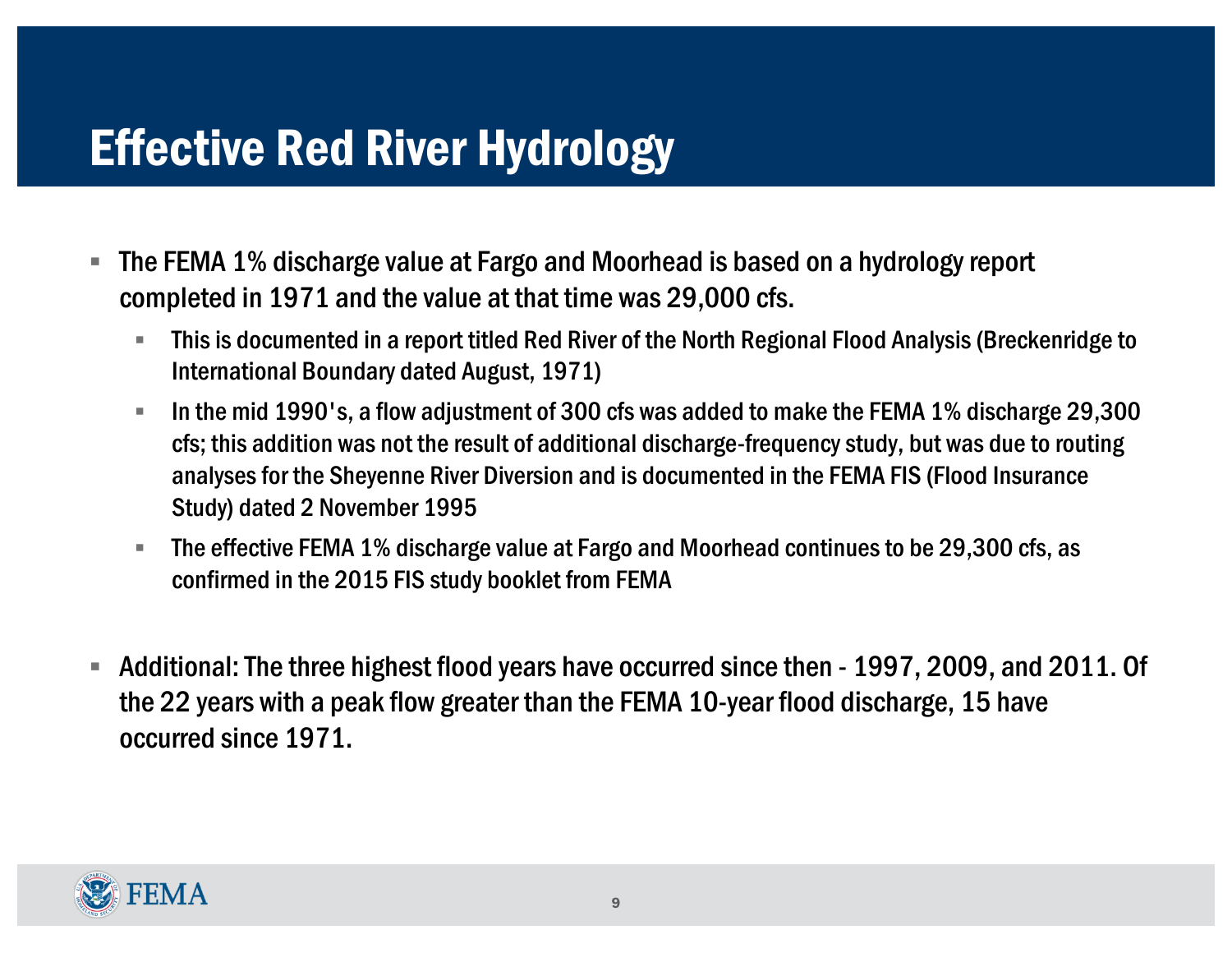### Updated Red River Hydrology

- Updated hydrology was completed for the Fargo-Moorhead Metropolitan Area Flood Risk Management Study in April 2011 by USACE, St. Paul District
	- The hydrologic analysis followed the standard USACE approach for a regulated watershed and was reviewed by FEMA Region VIII
	- § An expert opinion elicitation (EOE) process convened a panel of flood experts that recommended a Wet and Dry period discharge-frequency analysis
	- § The regulated 1% discharge at Fargo for the Wet period (1942 to 2009) is 34,700 cfs
	- § The regulated 1% discharge at Fargo for the full period of record (1882, 1897, 1902 to 2009) is 33,000 cfs
	- In summary, the USACE analysis is defensible and detailed and the updated 1% discharges are reasonable and appropriate for future hydraulic analyses
- The current Fargo-Moorhead Diversion CLOMR leverages the updated hydrology
	- § The proposed flood control project design is based on the wet period hydrology
	- § Revised post-project floodplain mapping is based on the full period of record hydrology

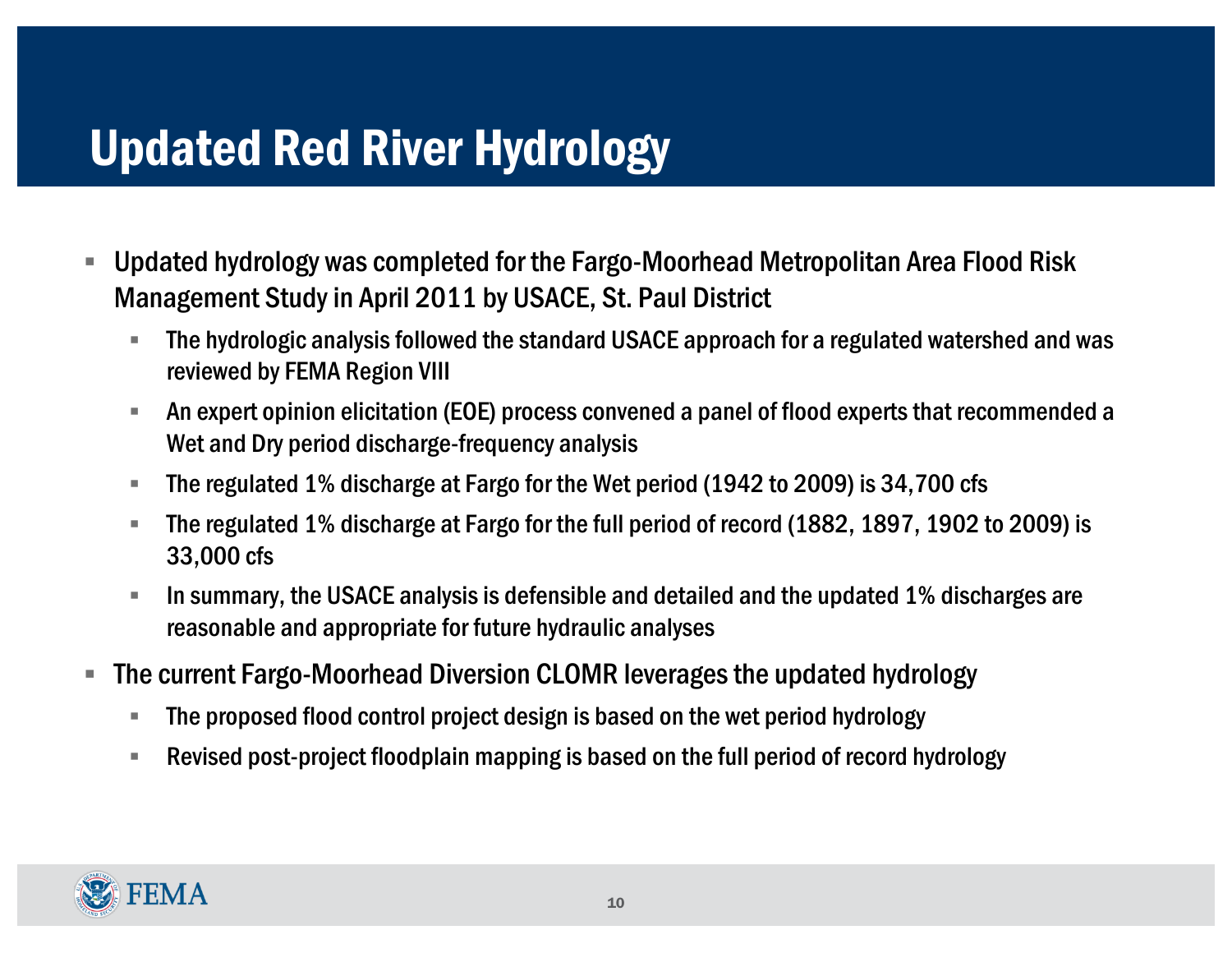#### Mapping, the NFIP and the FM Project

- Once the project is re-designed, FEMA anticipates that a new CLOMR request will be provide to FEMA
- Once the project is built, the project sponsor will submit to FEMA a request for a LOMR to revise the effective FIRM to reflect the impacts of the project. Evidence of mitigation will be required in order to issue the LOMR(s).
	- Until that time, flood insurance rates and mandatory purchase requirements will not change as a result of the FM Diversion project
	- Until evidence of mitigation action has been completed and received, FEMA will not issue a LOMR, Letter of Map Amendment (LOMA), or Letter of Map Revision based on Fill (LOMR-F) based on the mitigation efforts or the effects of the larger project
	- The community must show that the flood hazard to the affected structures has been mitigated before FEMA will issue a map revision